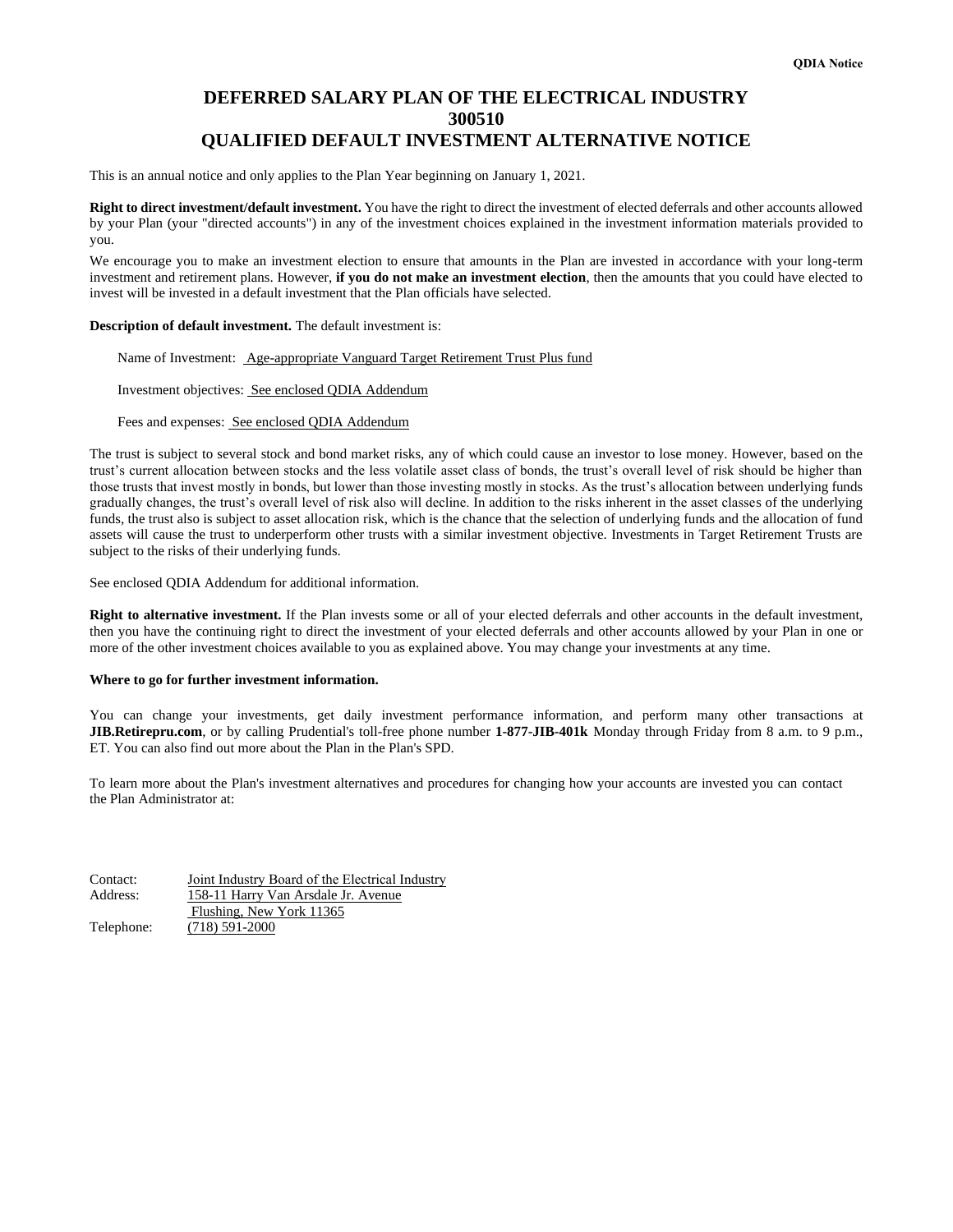# **DEFERRED SALARY PLAN OF THE ELECTRICAL INDUSTRY (referred to as the "Plan") 300510**

# **QUALIFIED DEFAULT INVESTMENT ALTERNATIVE ("QDIA") ADDENDUM**

*If you are invested in the Plan's QDIA, as specified below, this notice applies to you.*

This is an addendum to the annual QDIA notice and only applies to the Plan Year beginning on January 1, 2021.

### **Description of Default Investment**

The Plan Sponsor has designated an age-appropriate Vanguard Target Retirement Trust Plus fund as the QDIA for the Plan. This notice provides information about this default investment fund. Included with this notice is a description of this fund's underlying investment objectives, risk and return characteristics, and fees and expenses.

Your future contributions and your existing account balance will continue to be invested in this default investment fund unless you make a different investment choice. If you do not want to be invested in this fund, you must make a different investment choice.

Your investment returns are reduced by various fees and expenses. The expense ratios included in this notice reflect the expenses specific to your Plan.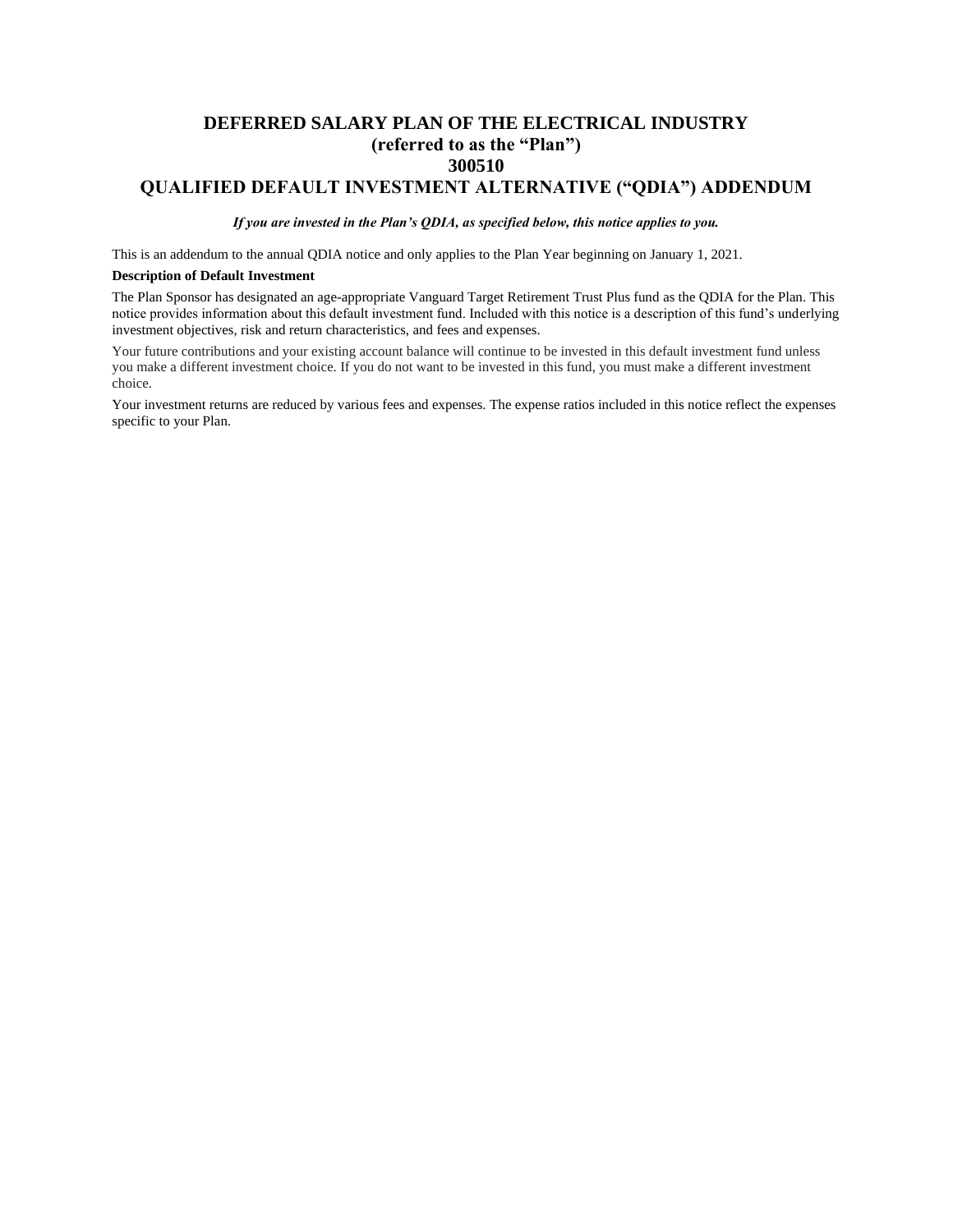# DEFERRED SALARY PLAN OF THE ELECTRICAL INDUSTRY

The information below is accurate as of November 12, 2020 and subject to change. Visit **[JIB.retirepru.com](http://www.prudential.com/online/retirement)** to view the most current fact sheets for these funds, which include information about the asset allocation and glidepath for each fund.

| Year of Birth*<br><b>Fund Name</b><br><b>Investment Objective</b><br><b>Current Asset Allocation (%)</b><br><b>Expense</b><br>Ratio<br>Total Bond Market II Index - 37.4<br>Total Stock Market Index Plus - 17.5<br><b>Vanguard Target</b><br>Vanguard Target Retirement Income Trust Plus<br>STerm Inf Pro Sec Idx Fund - 17.1<br><b>Retirement Income</b><br>1947 or before<br>seeks to provide current income and some capital<br>0.06%<br>Total Intl Bond Idx Fund - 15.9<br><b>Trust Plus</b><br>appreciation.<br>Total Intl Stock Idx Fund - 9.7<br>Total International Stock - 2.4<br>Total Bond Market II Index - 34.9<br>Total Stock Market Index Plus - 20.8<br><b>Vanguard Target</b><br>Vanguard Target Retirement 2015 Trust Plus seeks<br>Total Intl Bond Idx Fund - 15.5<br><b>Retirement 2015 Trust</b><br>1948-1952<br>to provide capital appreciation and current income<br>0.06%<br>STerm Inf Pro Sec Idx Fund - 14.8<br><b>Plus</b><br>consistent with its current asset allocation.<br>Total Intl Stock Idx Fund - 11.2<br>Total International Stock - 2.8<br>Total Bond Market II Index - 29.6<br>Total Stock Market Index Plus - 29.1<br><b>Vanguard Target</b><br>Vanguard Target Retirement 2020 Trust Plus seeks<br>Total Intl Stock Idx Fund - 15.9<br><b>Retirement 2020 Trust</b><br>to provide capital appreciation and current income<br>1953-1957<br>0.06%<br>Total Intl Bond Idx Fund - 13.0<br>Plus<br>consistent with its current asset allocation.<br>STerm Inf Pro Sec Idx Fund - 8.4<br>Total International Stock - 4.0<br>Total Stock Market Index Plus - 35.6 |
|-------------------------------------------------------------------------------------------------------------------------------------------------------------------------------------------------------------------------------------------------------------------------------------------------------------------------------------------------------------------------------------------------------------------------------------------------------------------------------------------------------------------------------------------------------------------------------------------------------------------------------------------------------------------------------------------------------------------------------------------------------------------------------------------------------------------------------------------------------------------------------------------------------------------------------------------------------------------------------------------------------------------------------------------------------------------------------------------------------------------------------------------------------------------------------------------------------------------------------------------------------------------------------------------------------------------------------------------------------------------------------------------------------------------------------------------------------------------------------------------------------------------------------------------------------------------------------------------------------|
|                                                                                                                                                                                                                                                                                                                                                                                                                                                                                                                                                                                                                                                                                                                                                                                                                                                                                                                                                                                                                                                                                                                                                                                                                                                                                                                                                                                                                                                                                                                                                                                                       |
|                                                                                                                                                                                                                                                                                                                                                                                                                                                                                                                                                                                                                                                                                                                                                                                                                                                                                                                                                                                                                                                                                                                                                                                                                                                                                                                                                                                                                                                                                                                                                                                                       |
|                                                                                                                                                                                                                                                                                                                                                                                                                                                                                                                                                                                                                                                                                                                                                                                                                                                                                                                                                                                                                                                                                                                                                                                                                                                                                                                                                                                                                                                                                                                                                                                                       |
|                                                                                                                                                                                                                                                                                                                                                                                                                                                                                                                                                                                                                                                                                                                                                                                                                                                                                                                                                                                                                                                                                                                                                                                                                                                                                                                                                                                                                                                                                                                                                                                                       |
|                                                                                                                                                                                                                                                                                                                                                                                                                                                                                                                                                                                                                                                                                                                                                                                                                                                                                                                                                                                                                                                                                                                                                                                                                                                                                                                                                                                                                                                                                                                                                                                                       |
|                                                                                                                                                                                                                                                                                                                                                                                                                                                                                                                                                                                                                                                                                                                                                                                                                                                                                                                                                                                                                                                                                                                                                                                                                                                                                                                                                                                                                                                                                                                                                                                                       |
|                                                                                                                                                                                                                                                                                                                                                                                                                                                                                                                                                                                                                                                                                                                                                                                                                                                                                                                                                                                                                                                                                                                                                                                                                                                                                                                                                                                                                                                                                                                                                                                                       |
|                                                                                                                                                                                                                                                                                                                                                                                                                                                                                                                                                                                                                                                                                                                                                                                                                                                                                                                                                                                                                                                                                                                                                                                                                                                                                                                                                                                                                                                                                                                                                                                                       |
|                                                                                                                                                                                                                                                                                                                                                                                                                                                                                                                                                                                                                                                                                                                                                                                                                                                                                                                                                                                                                                                                                                                                                                                                                                                                                                                                                                                                                                                                                                                                                                                                       |
|                                                                                                                                                                                                                                                                                                                                                                                                                                                                                                                                                                                                                                                                                                                                                                                                                                                                                                                                                                                                                                                                                                                                                                                                                                                                                                                                                                                                                                                                                                                                                                                                       |
|                                                                                                                                                                                                                                                                                                                                                                                                                                                                                                                                                                                                                                                                                                                                                                                                                                                                                                                                                                                                                                                                                                                                                                                                                                                                                                                                                                                                                                                                                                                                                                                                       |
|                                                                                                                                                                                                                                                                                                                                                                                                                                                                                                                                                                                                                                                                                                                                                                                                                                                                                                                                                                                                                                                                                                                                                                                                                                                                                                                                                                                                                                                                                                                                                                                                       |
|                                                                                                                                                                                                                                                                                                                                                                                                                                                                                                                                                                                                                                                                                                                                                                                                                                                                                                                                                                                                                                                                                                                                                                                                                                                                                                                                                                                                                                                                                                                                                                                                       |
|                                                                                                                                                                                                                                                                                                                                                                                                                                                                                                                                                                                                                                                                                                                                                                                                                                                                                                                                                                                                                                                                                                                                                                                                                                                                                                                                                                                                                                                                                                                                                                                                       |
|                                                                                                                                                                                                                                                                                                                                                                                                                                                                                                                                                                                                                                                                                                                                                                                                                                                                                                                                                                                                                                                                                                                                                                                                                                                                                                                                                                                                                                                                                                                                                                                                       |
|                                                                                                                                                                                                                                                                                                                                                                                                                                                                                                                                                                                                                                                                                                                                                                                                                                                                                                                                                                                                                                                                                                                                                                                                                                                                                                                                                                                                                                                                                                                                                                                                       |
|                                                                                                                                                                                                                                                                                                                                                                                                                                                                                                                                                                                                                                                                                                                                                                                                                                                                                                                                                                                                                                                                                                                                                                                                                                                                                                                                                                                                                                                                                                                                                                                                       |
|                                                                                                                                                                                                                                                                                                                                                                                                                                                                                                                                                                                                                                                                                                                                                                                                                                                                                                                                                                                                                                                                                                                                                                                                                                                                                                                                                                                                                                                                                                                                                                                                       |
|                                                                                                                                                                                                                                                                                                                                                                                                                                                                                                                                                                                                                                                                                                                                                                                                                                                                                                                                                                                                                                                                                                                                                                                                                                                                                                                                                                                                                                                                                                                                                                                                       |
| Total Bond Market II Index - 28.0                                                                                                                                                                                                                                                                                                                                                                                                                                                                                                                                                                                                                                                                                                                                                                                                                                                                                                                                                                                                                                                                                                                                                                                                                                                                                                                                                                                                                                                                                                                                                                     |
| <b>Vanguard Target</b><br>Vanguard Target Retirement 2025 Trust Plus seeks<br>Total Intl Stock Idx Fund - 19.1                                                                                                                                                                                                                                                                                                                                                                                                                                                                                                                                                                                                                                                                                                                                                                                                                                                                                                                                                                                                                                                                                                                                                                                                                                                                                                                                                                                                                                                                                        |
| <b>Retirement 2025 Trust</b><br>1958-1962<br>to provide capital appreciation and current income<br>0.06%<br>Total Intl Bond Idx Fund - 12.0                                                                                                                                                                                                                                                                                                                                                                                                                                                                                                                                                                                                                                                                                                                                                                                                                                                                                                                                                                                                                                                                                                                                                                                                                                                                                                                                                                                                                                                           |
| consistent with its current asset allocation.<br>Plus<br>Total International Stock - 4.8                                                                                                                                                                                                                                                                                                                                                                                                                                                                                                                                                                                                                                                                                                                                                                                                                                                                                                                                                                                                                                                                                                                                                                                                                                                                                                                                                                                                                                                                                                              |
| STerm Inf Pro Sec Idx Fund - 0.5                                                                                                                                                                                                                                                                                                                                                                                                                                                                                                                                                                                                                                                                                                                                                                                                                                                                                                                                                                                                                                                                                                                                                                                                                                                                                                                                                                                                                                                                                                                                                                      |
| Total Stock Market Index Plus - 40.4                                                                                                                                                                                                                                                                                                                                                                                                                                                                                                                                                                                                                                                                                                                                                                                                                                                                                                                                                                                                                                                                                                                                                                                                                                                                                                                                                                                                                                                                                                                                                                  |
| <b>Vanguard Target</b><br>Vanguard Target Retirement 2030 Trust Plus seeks<br>Total Bond Market II Index - 22.5                                                                                                                                                                                                                                                                                                                                                                                                                                                                                                                                                                                                                                                                                                                                                                                                                                                                                                                                                                                                                                                                                                                                                                                                                                                                                                                                                                                                                                                                                       |
| <b>Retirement 2030 Trust</b><br>to provide capital appreciation and current income<br>Total Intl Stock Idx Fund - 21.5<br>0.06%<br>1963-1967                                                                                                                                                                                                                                                                                                                                                                                                                                                                                                                                                                                                                                                                                                                                                                                                                                                                                                                                                                                                                                                                                                                                                                                                                                                                                                                                                                                                                                                          |
| consistent with its current asset allocation.<br>Plus<br>Total Intl Bond Idx Fund - 10.1                                                                                                                                                                                                                                                                                                                                                                                                                                                                                                                                                                                                                                                                                                                                                                                                                                                                                                                                                                                                                                                                                                                                                                                                                                                                                                                                                                                                                                                                                                              |
| Total International Stock - 5.5                                                                                                                                                                                                                                                                                                                                                                                                                                                                                                                                                                                                                                                                                                                                                                                                                                                                                                                                                                                                                                                                                                                                                                                                                                                                                                                                                                                                                                                                                                                                                                       |
| Total Stock Market Index Plus - 45.1                                                                                                                                                                                                                                                                                                                                                                                                                                                                                                                                                                                                                                                                                                                                                                                                                                                                                                                                                                                                                                                                                                                                                                                                                                                                                                                                                                                                                                                                                                                                                                  |
| <b>Vanguard Target</b><br>Vanguard Target Retirement 2035 Trust Plus seeks<br>Total Intl Stock Idx Fund - 23.9                                                                                                                                                                                                                                                                                                                                                                                                                                                                                                                                                                                                                                                                                                                                                                                                                                                                                                                                                                                                                                                                                                                                                                                                                                                                                                                                                                                                                                                                                        |
| <b>Retirement 2035 Trust</b><br>1968-1972<br>to provide capital appreciation and current income<br>Total Bond Market II Index - 17.0<br>0.06%                                                                                                                                                                                                                                                                                                                                                                                                                                                                                                                                                                                                                                                                                                                                                                                                                                                                                                                                                                                                                                                                                                                                                                                                                                                                                                                                                                                                                                                         |
| Plus<br>consistent with its current asset allocation.<br>Total Intl Bond Idx Fund - 7.9                                                                                                                                                                                                                                                                                                                                                                                                                                                                                                                                                                                                                                                                                                                                                                                                                                                                                                                                                                                                                                                                                                                                                                                                                                                                                                                                                                                                                                                                                                               |
| Total International Stock - 6.1<br>Total Stock Market Index Plus - 49.8                                                                                                                                                                                                                                                                                                                                                                                                                                                                                                                                                                                                                                                                                                                                                                                                                                                                                                                                                                                                                                                                                                                                                                                                                                                                                                                                                                                                                                                                                                                               |
| <b>Vanguard Target</b><br>Vanguard Target Retirement 2040 Trust Plus seeks<br>Total Intl Stock Idx Fund - 26.2                                                                                                                                                                                                                                                                                                                                                                                                                                                                                                                                                                                                                                                                                                                                                                                                                                                                                                                                                                                                                                                                                                                                                                                                                                                                                                                                                                                                                                                                                        |
| <b>Retirement 2040 Trust</b><br>1973-1977<br>to provide capital appreciation and current income<br>0.06%<br>Total Bond Market II Index - 11.7                                                                                                                                                                                                                                                                                                                                                                                                                                                                                                                                                                                                                                                                                                                                                                                                                                                                                                                                                                                                                                                                                                                                                                                                                                                                                                                                                                                                                                                         |
| consistent with its current asset allocation.<br>Plus<br>Total International Stock - 6.7                                                                                                                                                                                                                                                                                                                                                                                                                                                                                                                                                                                                                                                                                                                                                                                                                                                                                                                                                                                                                                                                                                                                                                                                                                                                                                                                                                                                                                                                                                              |
| Total Intl Bond Idx Fund - 5.6                                                                                                                                                                                                                                                                                                                                                                                                                                                                                                                                                                                                                                                                                                                                                                                                                                                                                                                                                                                                                                                                                                                                                                                                                                                                                                                                                                                                                                                                                                                                                                        |
| Total Stock Market Index Plus - 54.3                                                                                                                                                                                                                                                                                                                                                                                                                                                                                                                                                                                                                                                                                                                                                                                                                                                                                                                                                                                                                                                                                                                                                                                                                                                                                                                                                                                                                                                                                                                                                                  |
| Vanguard Target Retirement 2045 Trust Plus seeks<br><b>Vanguard Target</b><br>Total Intl Stock Idx Fund - 28.7                                                                                                                                                                                                                                                                                                                                                                                                                                                                                                                                                                                                                                                                                                                                                                                                                                                                                                                                                                                                                                                                                                                                                                                                                                                                                                                                                                                                                                                                                        |
| 1978-1982<br>0.06%<br><b>Retirement 2045 Trust</b><br>to provide capital appreciation and current income<br>Total International Stock - 7.4                                                                                                                                                                                                                                                                                                                                                                                                                                                                                                                                                                                                                                                                                                                                                                                                                                                                                                                                                                                                                                                                                                                                                                                                                                                                                                                                                                                                                                                           |
| Plus<br>consistent with its current asset allocation.<br>Total Bond Market II Index - 6.4                                                                                                                                                                                                                                                                                                                                                                                                                                                                                                                                                                                                                                                                                                                                                                                                                                                                                                                                                                                                                                                                                                                                                                                                                                                                                                                                                                                                                                                                                                             |
| Total Intl Bond Idx Fund - 3.2                                                                                                                                                                                                                                                                                                                                                                                                                                                                                                                                                                                                                                                                                                                                                                                                                                                                                                                                                                                                                                                                                                                                                                                                                                                                                                                                                                                                                                                                                                                                                                        |
| Total Stock Market Index Plus - 54.8                                                                                                                                                                                                                                                                                                                                                                                                                                                                                                                                                                                                                                                                                                                                                                                                                                                                                                                                                                                                                                                                                                                                                                                                                                                                                                                                                                                                                                                                                                                                                                  |
| Vanguard Target Retirement 2050 Trust Plus seeks<br>Total Intl Stock Idx Fund - 28.5<br><b>Vanguard Target</b>                                                                                                                                                                                                                                                                                                                                                                                                                                                                                                                                                                                                                                                                                                                                                                                                                                                                                                                                                                                                                                                                                                                                                                                                                                                                                                                                                                                                                                                                                        |
| 0.06%<br><b>Retirement 2050 Trust</b><br>to provide capital appreciation and current income<br>1983-1987<br>Total International Stock - 7.5                                                                                                                                                                                                                                                                                                                                                                                                                                                                                                                                                                                                                                                                                                                                                                                                                                                                                                                                                                                                                                                                                                                                                                                                                                                                                                                                                                                                                                                           |
| consistent with its current asset allocation.<br>Plus<br>Total Bond Market II Index - 6.2                                                                                                                                                                                                                                                                                                                                                                                                                                                                                                                                                                                                                                                                                                                                                                                                                                                                                                                                                                                                                                                                                                                                                                                                                                                                                                                                                                                                                                                                                                             |
| Total Intl Bond Idx Fund - 3.0                                                                                                                                                                                                                                                                                                                                                                                                                                                                                                                                                                                                                                                                                                                                                                                                                                                                                                                                                                                                                                                                                                                                                                                                                                                                                                                                                                                                                                                                                                                                                                        |
| Total Stock Market Index Plus - 54.6                                                                                                                                                                                                                                                                                                                                                                                                                                                                                                                                                                                                                                                                                                                                                                                                                                                                                                                                                                                                                                                                                                                                                                                                                                                                                                                                                                                                                                                                                                                                                                  |
| Vanguard Target Retirement 2055 Trust Plus seeks<br>Total Intl Stock Idx Fund - 28.0<br><b>Vanguard Target</b>                                                                                                                                                                                                                                                                                                                                                                                                                                                                                                                                                                                                                                                                                                                                                                                                                                                                                                                                                                                                                                                                                                                                                                                                                                                                                                                                                                                                                                                                                        |
| <b>Retirement 2055 Trust</b><br>to provide capital appreciation and current income<br>Total International Stock - 7.9<br>0.06%<br>1988-1992<br>consistent with its current asset allocation.<br>Total Bond Market II Index - 6.6<br>Plus                                                                                                                                                                                                                                                                                                                                                                                                                                                                                                                                                                                                                                                                                                                                                                                                                                                                                                                                                                                                                                                                                                                                                                                                                                                                                                                                                              |
| Total Intl Bond Idx Fund - 2.9                                                                                                                                                                                                                                                                                                                                                                                                                                                                                                                                                                                                                                                                                                                                                                                                                                                                                                                                                                                                                                                                                                                                                                                                                                                                                                                                                                                                                                                                                                                                                                        |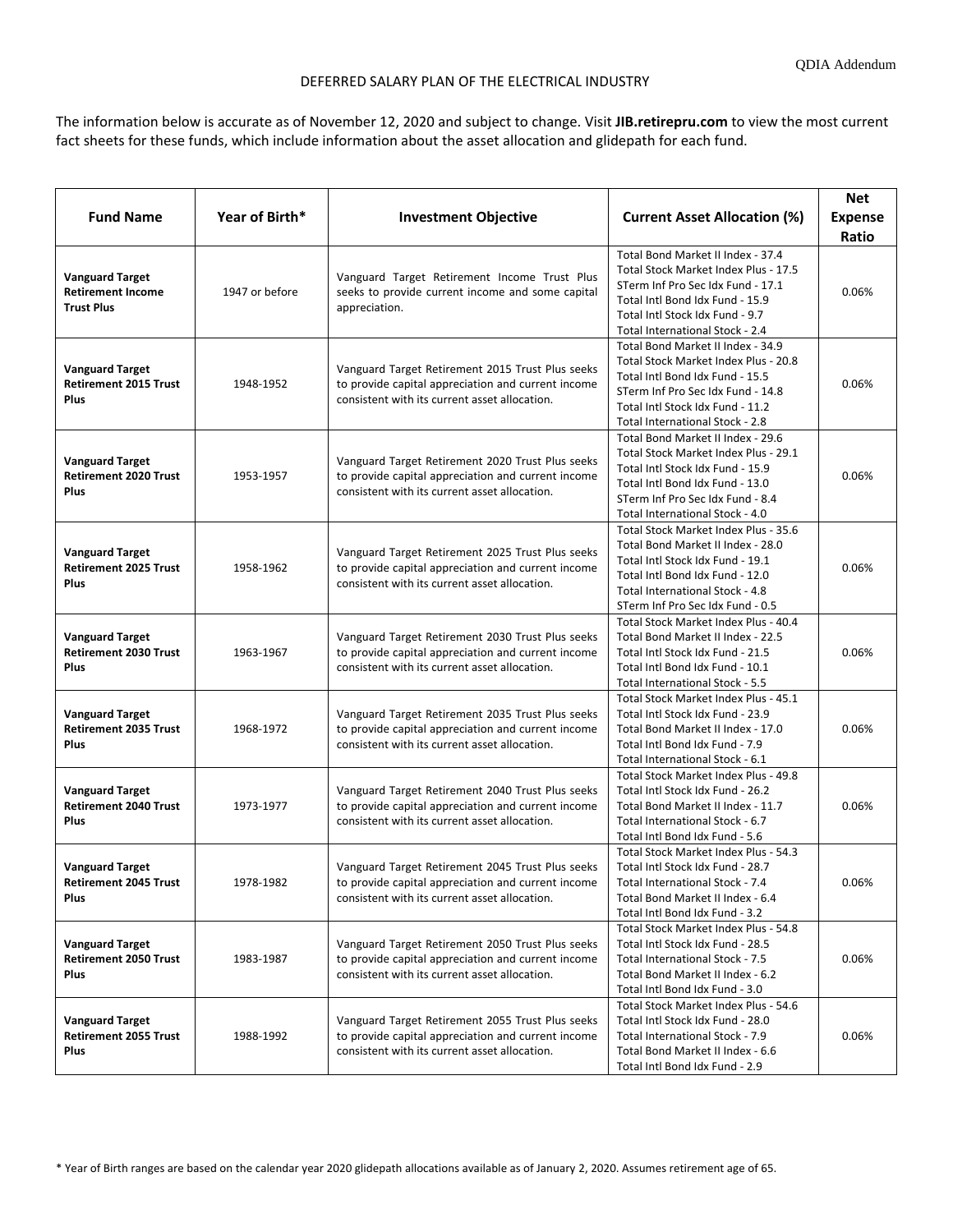# DEFERRED SALARY PLAN OF THE ELECTRICAL INDUSTRY

| <b>Vanguard Target</b><br><b>Retirement 2060 Trust</b><br><b>Plus</b> | 1993-1997     | Vanguard Target Retirement 2060 Trust Plus seeks<br>to provide capital appreciation and current income<br>consistent with its current asset allocation. | Total Stock Market Index Plus - 54.8<br>Total Intl Stock Idx Fund - 27.7<br>Total International Stock - 7.9<br>Total Bond Market II Index - 7.0<br>Total Intl Bond Idx Fund - 2.6 | 0.06% |
|-----------------------------------------------------------------------|---------------|---------------------------------------------------------------------------------------------------------------------------------------------------------|-----------------------------------------------------------------------------------------------------------------------------------------------------------------------------------|-------|
| <b>Vanguard Target</b><br><b>Retirement 2065 Trust</b><br><b>Plus</b> | 1998 or after | Vanguard Target Retirement 2065 Trust Plus seeks<br>to provide capital appreciation and current income<br>consistent with its current asset allocation. | Total Stock Market Index Plus - 54.7<br>Total Intl Stock Idx Fund - 27.5<br>Total International Stock - 8.1<br>Total Bond Market II Index - 7.2<br>Total Intl Bond Idx Fund - 2.5 | 0.06% |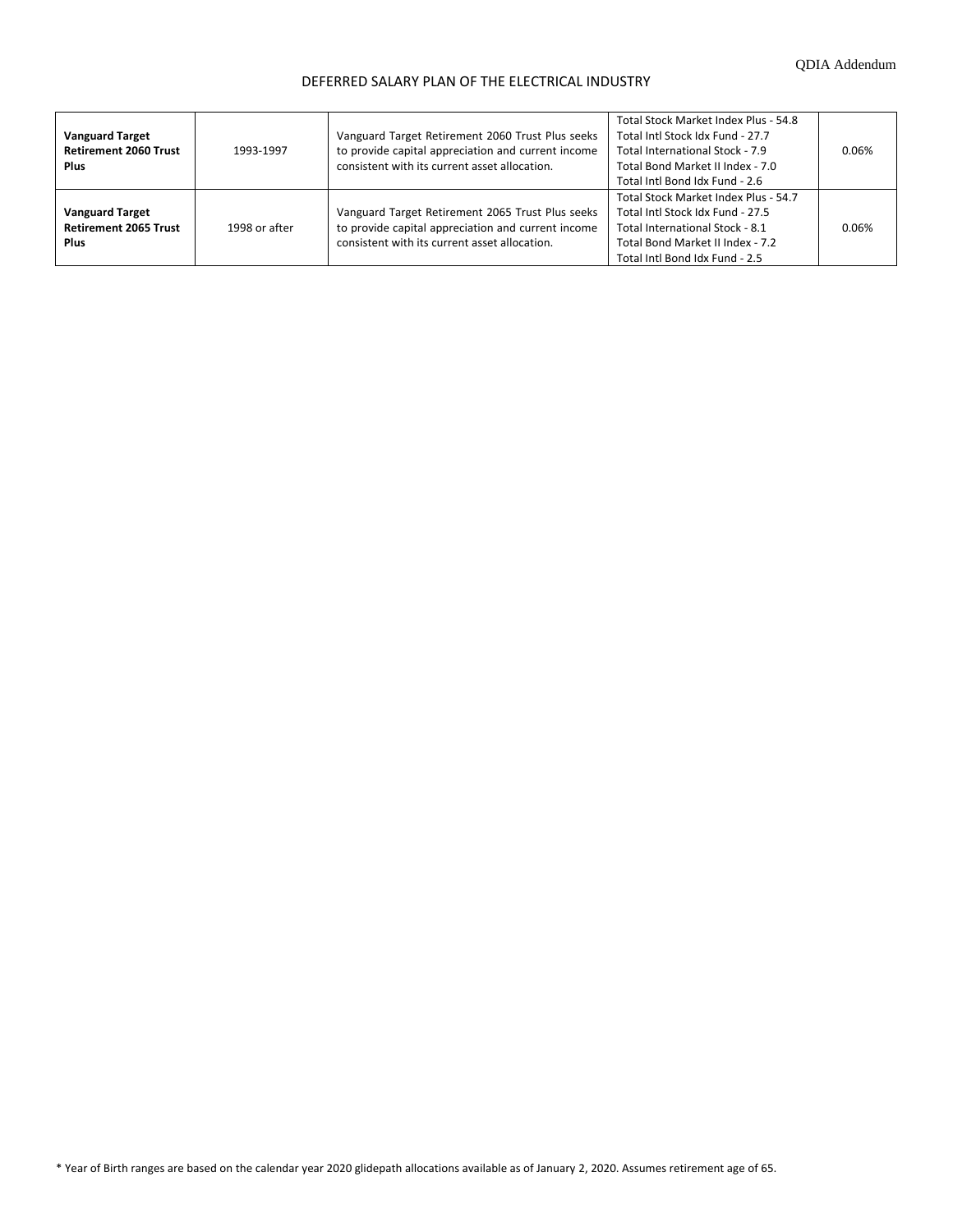# **Product Disclosures**

This document is designed to provide additional information regarding certain categories of investment options made available on Prudential Retirement's investment platform (the "Platform"). The responsible plan fiduciary for each retirement plan (the "Plan Fiduciary") is generally responsible for all investment decisions related to its plan, including the selection of investment options for inclusion in the plan's investment lineup, and the selection of the applicable share class and/or fee structure. The Plan Fiduciary is also responsible for monitoring and, if necessary, replacing the investment options on the retirement plan's investment lineup. In all cases, selection, monitoring, or termination of a particular investment option on a plan's investment lineup is the sole responsibility of the Plan Fiduciary, not Prudential Retirement.

In providing this information, Prudential Retirement is not undertaking to provide impartial investment advice or advice in a fiduciary capacity. Please review the fund fact sheets on the Participant website for more information regarding the investment options selected by the Plan Fiduciary for your plan, including the identification of the categories noted below.

In that regard, the investor is solely responsible for the decision to invest or continue to invest in a fund. To the extent PRIAC provides a fund fact sheet or other information about a fund, PRIAC assumes no responsibility for any investor's decision to invest or continue to invest in a fund. Investors must determine whether any other information is necessary in making investment decisions and investors are solely responsible for obtaining any other information required by the investor, which may not be available from PRIAC.

**Prudential Retirement may benefit from advisory and other fees paid to it or its affiliates for managing, selling, or settling of the Prudential mutual funds and other investment products or securities offered by Prudential Retirement or its affiliates. Investment vehicles sponsored or managed by a Prudential Retirement affiliate generate more revenue for the Prudential enterprise than non-proprietary investment vehicles. Prudential Retirement's sales personnel generally receive greater compensation if plan assets are invested in proprietary investment vehicles. Prudential Retirement may benefit directly from the difference between investment earnings of Prudential Retirement's stable value funds and the amount credited to deposits in those funds. Prudential Retirement may also benefit from broker-dealer or other entities' co-sponsorship of Prudential conferences.**

**Possibility of Contract Charges**. Your retirement plan may have agreed to contract charges. Any contract charges are included in the expense ratio shown in your statement and in the performance shown in your statement. <sup>1</sup> The fees and contract charges compensate Prudential Retirement for the distribution and servicing associated with your plan. Other plan investment options may generate more or less revenue for us than the fees associated with the investment option. If the aggregate revenue from your plan exceeds our associated costs, we earn a profit. Otherwise, we incur a loss. Other plans investing in an investment option may have lower fees, but these are not available to your plan in order to compensate us for distribution and plan servicing.

## **I. Description of Separate Accounts made available by Prudential Retirement Insurance and Annuity Company ("PRIAC")**

PRIAC offers an array of insurance company separate accounts ("Separate Accounts") offered through group variable annuity contracts. A Separate Account is an investment option offered by a life insurance company that is maintained separately from the insurer's general assets. A PRIAC Separate Account is generally offered to qualified retirement plan and certain governmental retirement plan investors. PRIAC makes most Separate Accounts available as commingled investment vehicles; however, in certain instances, PRIAC may make a Separate Account available only to a single retirement plan client. Your Plan Fiduciary may have agreed to a separate account management fee that includes amounts that may be available or used to pay the cost of the Plan's expenses.<sup>1</sup>

The following types of Separate Accounts offered by PRIAC are not part of the Manager of Manager's program, and therefore, unless otherwise noted, PRIAC does not assume any responsibility with respect to the selection, monitoring, or replacement of the investment manager:

- **ISelect Separate Accounts:** PRIAC makes available a platform of Separate Accounts managed by third-party managers. In connection with these Separate Accounts, PRIAC undertakes no responsibility to monitor the performance of the investment manager of each Separate Account and has not assumed any responsibility for the selection or termination of the particular manager.
- **Proprietary Separate Accounts:** These Separate Accounts are managed by an affiliate of PRIAC. Although PRIAC may provide periodic monitoring with respect to certain Proprietary Separate Accounts, PRIAC does not assume any responsibility with respect to the selection, monitoring, or replacement of in the investment manager.
- **Prudential Retirement Separate Account Fund-of-Fund Products:** These separate accounts are manufactured by PRIAC and comprised of multiple underlying investment options. For fund-of-fund separate accounts for which PRIAC serves as an ERISA §3(38) investment manager, PRIAC is responsible for the selection, monitoring and replacement of underlying funds.
- **A Custom Client Separate Account:** In certain instances, at the direction of the Plan Fiduciary, PRIAC will establish a plan-specific separate account. PRIAC does not assume any responsibility to provide information regarding the separate account (this is the sole responsibility of the plan). To the extent PRIAC provides a fund fact sheet or other information about this type of Separate Account, PRIAC makes no warranty as to the accuracy of such information and makes no undertaking to continue to provide such information unless PRIAC agrees to continue to provide such information in writing.

The following Separate Accounts offered by PRIAC are part of the Manager of Manager's program and therefore, PRIAC is a fiduciary as defined by ERISA §3(38), as amended, for the selection, monitoring, and if necessary, replacement of the investment manager:

- **PRIAC Manager-of-Managers Institutional Sub-Advised Separate Accounts**
- **PRIAC Manager-of-Managers Retail-Branded Sub-Advised Separate Accounts**

## **II. Description of Separate Accounts made available by The Prudential Insurance Company of America, Inc. ("PICA")**

PICA makes available group annuity insurance contracts such as variable annuities and separate accounts to institutional clients.

## **III. Mutual Funds and Collective Investment Trusts ("CITs")**

In connection with plan investments in mutual funds and CITs<sup>2</sup>, PRIAC and its affiliates (collectively "Prudential") may receive annual sub-accounting, 12b-1, revenue sharing and/or servicing fees. Such fees compensate Prudential for selling the fund's shares and servicing your retirement plan. The fund's expense ratio includes these fees. Other investment options may generate more or less revenue than the fees associated with this fund. If the aggregate revenue from your plan exceeds our associated costs, Prudential earns a profit. Otherwise, Prudential incurs a loss. Other share classes of mutual funds or collective investment trusts may have a lower expense ratio, but your plan's investment options do not include such shares to compensate Prudential for distribution and plan servicing.